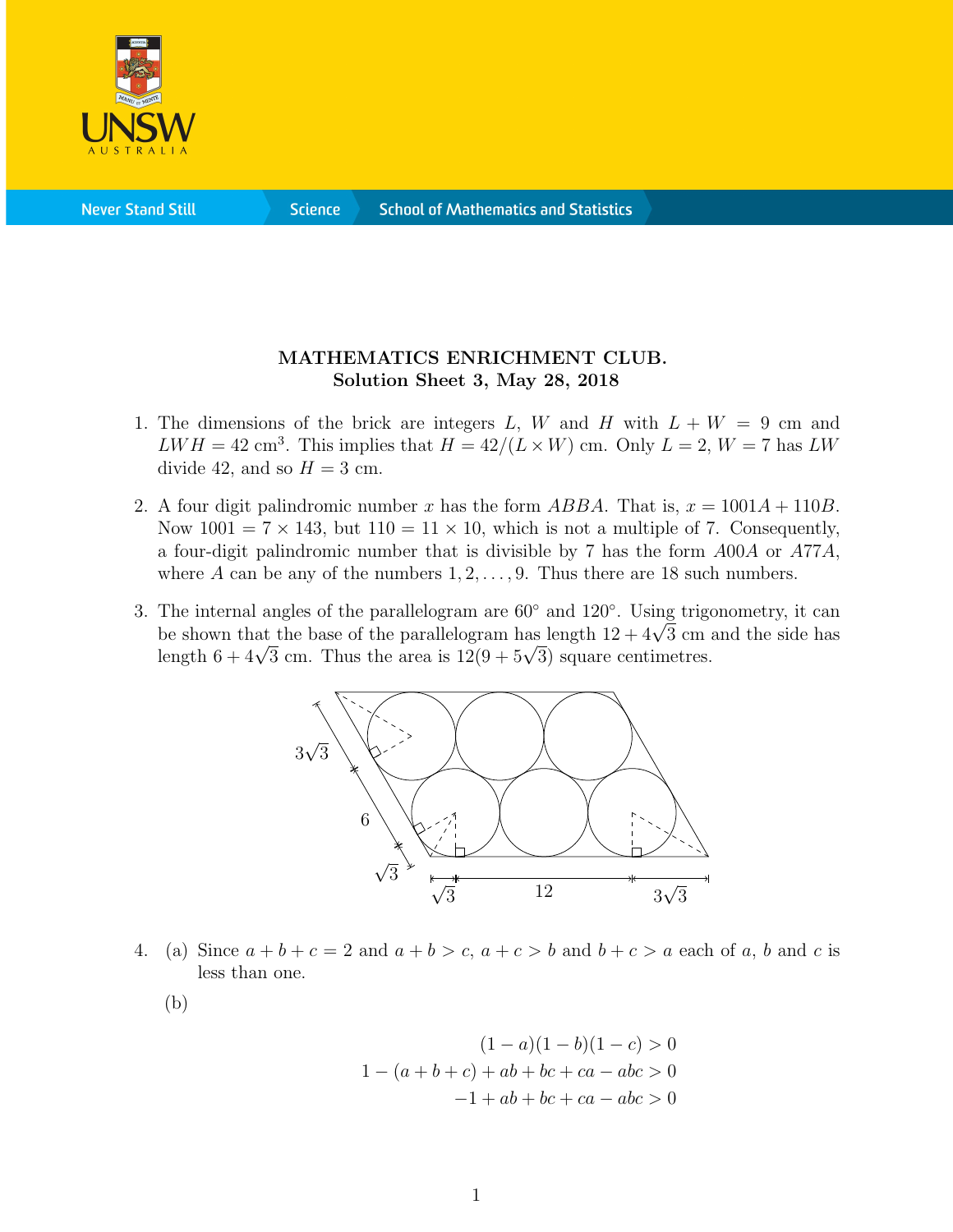and

$$
(a+b+c)^2 = 4
$$
  

$$
a^2 + b^2 + c^2 + 2(ab+bc+ca) = 4
$$
  

$$
ab+bc+ca = 2 - \frac{1}{2}(a^2 + b^2 + c^2)
$$

Combining the two yields the answer.

- 5. (a)  $x_0 = 0, x_1 = 1, x_2 = 1, x_3 = 3, x_4 = 5, x_5 = 11, x_6 = 21.$ 
	- (b) Validate by substituting into the recursive rule  $x_{n+1} = x_n + 2x_{n-1}$  and confirming that the two initial conditions are satisfied.
	- (c) Consider the sequence in mod 3.

## Senior Questions

- 1. Let  $p(x) = (3 + 2x + x^2)^{2018} = a_0 + a_1x + a_2x^2 + \ldots + a_{4036}x^{4036}$ .
	- (a)  $a_0 = p(0) = 3^{2018}$  and  $a_1 = p'(0) = (2018)(3 + 2(0) + (0)^2)^{2017}(2 + 2 \times 0) =$  $(2)(2018)(3)^{2018}.$
	- (b)  $a_0 + a_1 + a_2 + \ldots + a_{4036} = p(1) = 6^{2018}$
	- (c)  $a_0 a_1 + a_2 a_3 + \ldots + a_{4036} = p(-1) = 2^{2018}$
- 2. Firstly, after some trial and error, we arrive at the following diagram.



Let  $F$  be the foot of the perpendicular from  $B$  to  $AD$ .

Let  $BF = a$ ,  $AF = b$  and  $AB = c$ .

Let  $\angle BAF = \alpha$  and  $\angle BEA = \beta$ . (With a little angle chasing, it can be shown that the other angles are as in the diagram. Also note that  $\triangle ABF \equiv \triangle DCE$ .)

Note that  $\angle ABE$ ,  $\angle BCE$  and  $\angle CED$  are right angles, and that a, b and c are integers, with

$$
a^2 + b^2 = c^2.
$$

We must find the length  $BC = EF$ , given that  $AD = 2009$ .